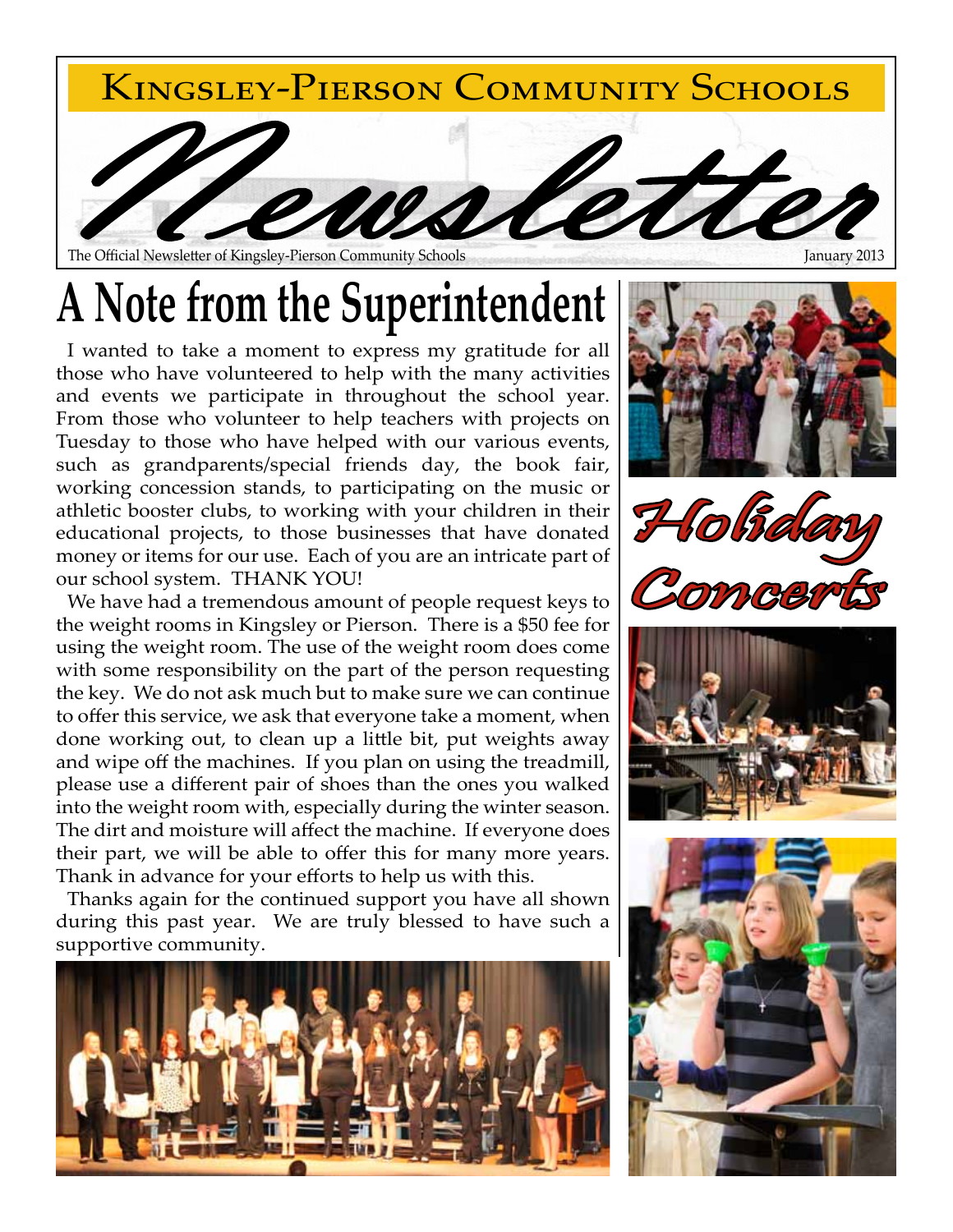# Elementary Comments *School Health*

### *- Mr. Wiese*

Spending time with family and friends is always a joy over the holidays! I hope all of you had a relaxing break and spent precious time with your kids!

Report cards from the 1st semester 2012/2013 will be sent home by Friday, January 11 in most cases. Time does fly and our Parent-Teacher Conferences for the 2nd semester are scheduled for February 12 & 14, 2013. These conferences are a change to previous years with it being in the "middle" of a quarter instead of the end! Details will be shared about Iowa Assessments (except kindergarten), academic progress, and other miscellaneous items.

The weather has been a roller coaster this winter. Please make sure your child has the proper attire for going outside. Thank you for all of your preparation with this issue.

Finally, "thank you" to all of you who brought in canned items, money, etc. for our "Food Drive" this past December 2012! I know we made several families holidays brighter and happier this season!

## Middle School TAG Students to participate in LEGO League

FIRST LEGO League is an international engineering competition sponsored by the non-profit organization FIRST, For Inspiration in Research and Technology. Teams of up to ten compete in tournaments worldwide, designing and programming an NXT Mindstorms robot to manipulate LEGO models on a  $4' \times 8'$  map, and creating an innovative solution to a real engineering problem of their choice. The theme this year is "Senior Solutions", in which teams will create novel ideas for helping senior citizens to continue to be independent, engaged, and connected to their communities. FLL emphasizes friendly competition, teamwork, creative problem solving, and "gracious professionalism". Our Middle School team will be building their robot and creating solutions during January and February. The opportunity to participate in Lego League was funded by a Science Technology Engineering Math (STEM) grant. Our school will be able to keep the NXT Mindstorms robot and supplies which hopefully will allow Lego League to be open to more students next year!

*"The Kingsley-Pierson CSD believes education enhancement requires consistently fair and equitable educational and employment practices without regard to race, color, national origin, religion, creed, age, sexual orientation, marital status, sex, gender, gender identity, disability or socio-economic status."*

# $\left( 2\right)$ *Information*

I Hope that everyone had a peaceful and relaxing Christmas break. It seems hard to believe that our school year is already half over. Before we know it, we will be finishing the school year.

I will be starting the Live Healthy Iowa Kids program with the 3rd and 4th grade students on January 28th and it continues for 100 days. This is a state wide program that encourages youth to increase their physical activity levels and make better food and beverage choices. Informational letters will be sent out to these parents as the date gets closer.

Hearing screenings, conducted by the AEA, will be held January 30th and 31st in the Kingsley building and February 1st in the Pierson building. All students in Kindergarten through 5th grade and all 8th graders will be screened. Any students new to the district will also be screened for baseline data. Notes will be coming home as reminder as the date gets closer.

If you have a Kindergartner or 9th grader enrolled in the district, you may have received a reminder letter over the break, to have your child examined by a dentist. Please take the certificated of dental screening form that came with the letter, to your dentist. Have your dentist fill out the form and return it to me at the school. This is a required exam for all students in these grade levels.

If you have any health questions or concerns, don't hesitate to call me at the school. Just a reminder that HANDWASHING IS THE BEST DEFENSE AGAINST ILLNESS! Washing your hands often throughout the day will help against the spread of infection!

-*Barb Sitzmann, School Nurse*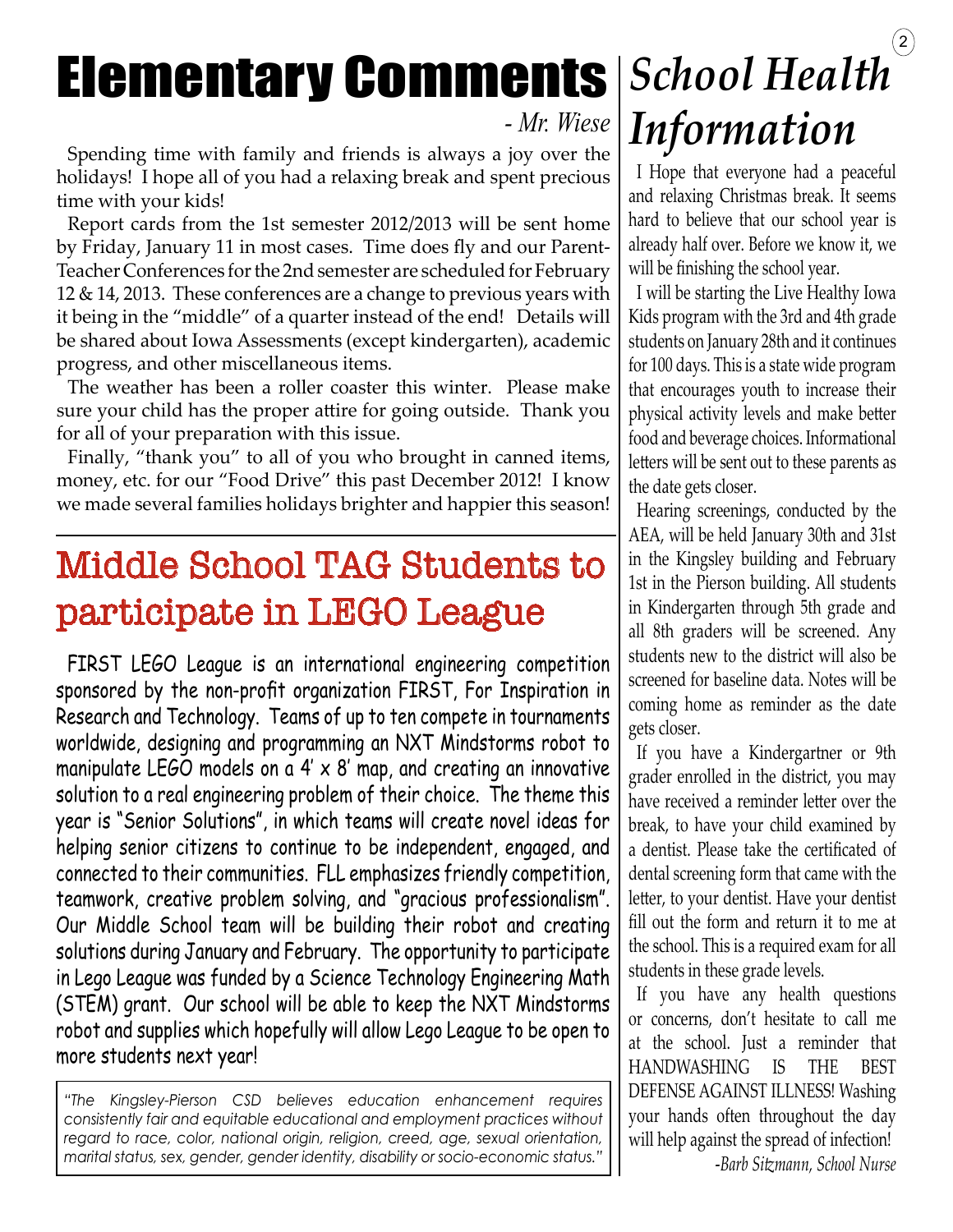# Middle School Comments

Our 1st semester is now in the books and we are excited to begin our 2nd semester of 2012/2013! Please note the dates below for updates and other information. Report cards from the 1st semester will be sent home by Friday, January 11 in most cases. Please encourage your child to get off to a great start in the third quarter! A special "thanks" goes out to all of the students, faculty, staff, other adults, and agencies who/whom had a part in donating items/ money to many in the area this past December 2012! It was the "highest" can and donation given in the last eleven years!

The basketball season has just about two weeks remaining on the schedule. Congratulations to all individuals involved with the basketball program. Here is a recap of the remaining basketball games.

*- Mr. Wiese*

3

--Thursday (1/3) RU (Girls only @Remsen) @4:00

--Monday (1/7) RU (Girls only @Pierson) @4:00

--Tuesday (1/8) WC (G-Home, B@Moville) @4:00

--Thursday (1/10) LB (G@Bronson, B-Home) @4:00

- --Tuesday (1/15) Whiting: 2 Games Away
- (Girls @4, Boys @5) *@4:00 \*8th Grade Only!* --Thursday (1/17) RV (G-Home, B@Washta) @4:00

The wrestling season begins with a meeting (wrestlers, cheerleaders, managers) on Friday, January 18 part of 9th period and practice starts on Monday, January 21. The official schedule will be given out to the wrestlers then and will also be submitted to the February 2013 school newsletter. Our annual athletic director's meeting for the middle school Western Valley Conference is on Wednesday, January 16 to finalize dates for the wrestling and track seasons for 2013.



**SPORTS SCHEDULES:** Please utilize our Kingsley-Pierson website for updated schedules and gym times. Mr. Peiffer and his classes will be keeping these up to date. You can locate gym times under the "community" link.

#### **IMPORTANT DATES:**

**Senior Parents' Night** for basketball has been changed to January 15, 2013.

**Senior Parents' Night** for wrestling is January 28, 2013.

**JANUARY 26, 2013 is our KP Wrestling Invitational,** if you are willing to help out, please call or email me.

**CHRISTMAS BASKETBALL CLINIC** was held on Dec. 27th and 28th. We had great attendance from the young Panthers. Thanks for allowing your child to attend. 3rd and 4th grade girls and boys play at half time of the HS basketball game on Jan. 4th. 5th/6th grade will play on Jan. 10th.

**SAVE THE DATE: Panther Ball**—March 2, 2013 (Tickets go on sale January 4, 2013 at our home varsity basketball game.)

**PE NEWS:** Elementary PE will be using the MPR when the wrestling mats are down. The students DO NOT wear shoes on the mats, but they MUST have socks on.

Also, remember if you child has seen a doctor and they are excused from PE for any medical reason, they will need a note from their doctor or from you, the parent/guardian, saying that they are OK to participate. Thank you for your cooperation!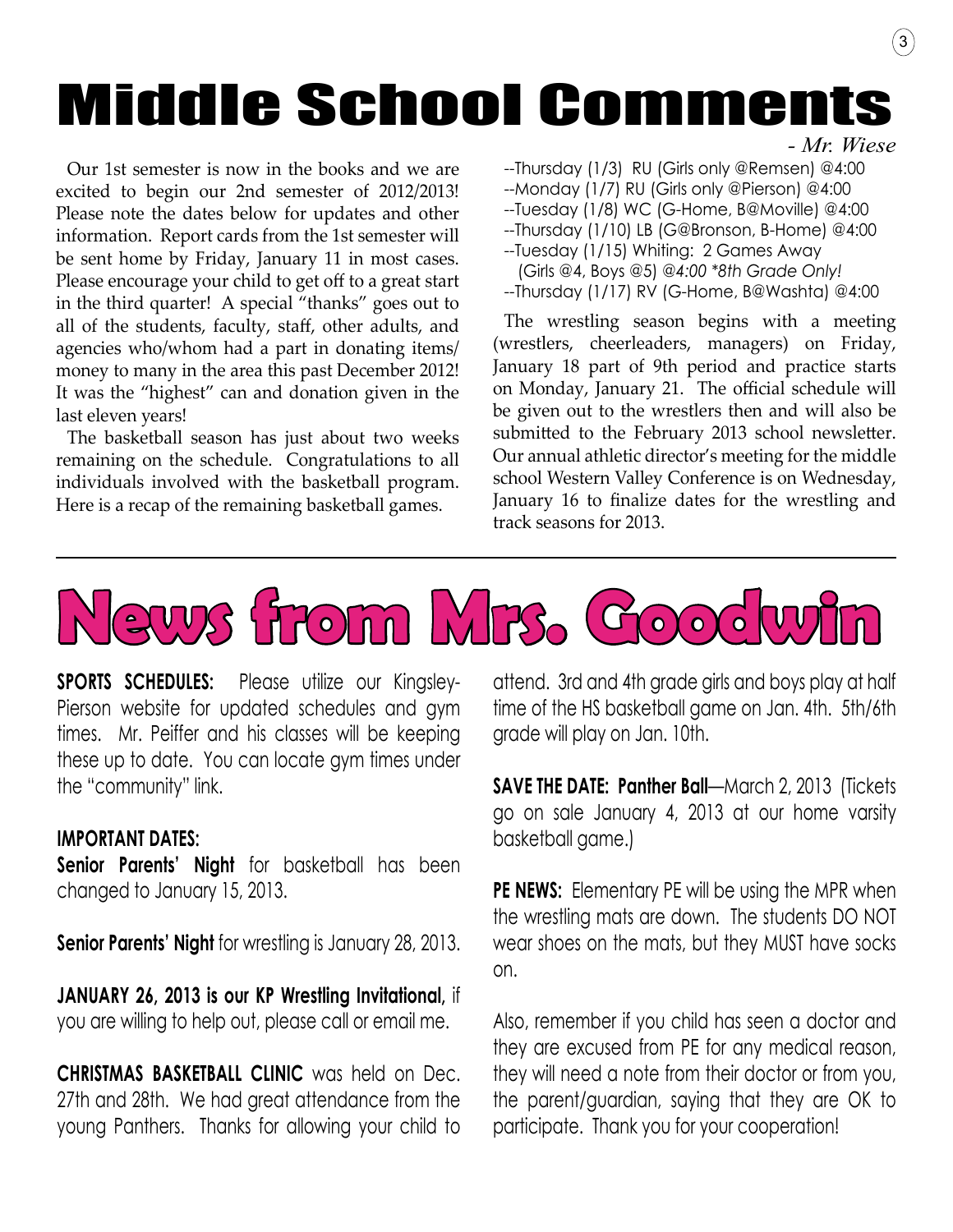## **"I INSPIRE"** Jayne Vondrak

What inspires you? A gorgeous pink and lavender sunset across calm lake waters? A child's contagious giggles which infect an entire room? A hard-rocking, foot-stomping, heart-pounding song that lingers in your mind for days? A perfect connection between bat and ball that flies over the centerfield fence or between quarterback and receiver that finds the end zone? A novel which pulls you in from the unforgettable first line and doesn't let you go until the last?

Whatever inspires you fuels you. Whatever inspires you breeds more inspiration. Whatever inspires you may inspire others. Anyone who has entered my classroom in the last four years cannot help but notice the inspiration, because "inspire" literally graces my walls. People closest to me know that "inspire" is my word. I believe in inspiration, and I've seen inspiration affect the lives of my students. Those inspirational moments are magical.

So, what does it mean? How does it happen? When the combination is right, surprises occur and confidence blossoms. While the results may seem mystical, anyone can be inspired, even those who believe they are not creative, artistic, or writers. People who use the "writer's block" excuse are simply avoiding the effort and commitment required, perhaps from fear of not succeeding. Understanding how inspiration works can be spelled out for you: I-N-S-P-I-R-E.

 $I = I$  magination. We all have imagination. We all have the ability to create imagined, fantastical lives. Visualizing what can be actualized is one of the first steps into making reality. One of my former colleagues was one of Iowa's best baseball coaches; he turned average teams into winning teams; he turned mediocre players into all-state players. One of the keys to his success was positive mental imaging: players imagined themselves pitch by pitch, inning by inning. His methods apply to many situations; we are the ones who inhibit our imaginations. Many times, as students advance through grade levels, they are allowed less and less time for "imagined play time" and are forced into convergent thinking rather than allowed opportunities for divergent thinking, play time, imagination time. As students engage in a variety of activities in Composition, they allow their imaginations to emerge.

 $N =$  Nuances. The subtle differences make one's creativity distinct from another's. A slight coloration or simple word choice selected in place of another provides the nuance for originality to exist. Each individual builds on his/her own foundation, vocabulary, experience, ideas, imaginings to produce writing or art or whatever he/she is inspired to create. Sometimes a single word makes all the difference. A few years ago, I participated in an Iowa Writing Project workshop in which I was invited to write and share. I'd spent many hours writing a poem, which ultimately was titled "In Search of Shallow Waters." As I worked through the poem, I was troubled by one word; I knew what I had written didn't fit but I could not find the word to replace it. Exasperated, I sought the facilitator's assistance, but he simply nodded and said, "Yes, I see." I agonized over that line, convinced that I was going to have to resign myself to the inferior choice and move on. One of the last days I drove to Sioux City when the word "sift" dropped out of the sky and into my lap; that was it; "sift like sediment in pond water" became the nuance which found its way into the poem later accepted by the National Council of Teachers' of English for publication. When we open ourselves to the nuances in life, good things happen.

 $S =$  Stimulation of the Senses. Frequently, we rely on our senses of sight and hearing to provide the stimulation for ourselves and our students. We observe, read, see; we listen, tune in, hear. On occasion, we may ask them to use their other three senses: to touch something and understand the tactile feeling; to taste something and discern its qualities; to smell something and inhale the odors. Our senses function simultaneously which is why when an aroma is familiar to you, you can be transported through memories, both positive and negative. In Composition class, I have used an interactive "sniff" activity in which participants identify emotions or memories associated with certain smells, like cinnamon or Vicks. Stimulating our senses inspires recollections, like waking up to freshly baked cinnamon rolls or being nursed through a cold by grandma rubbing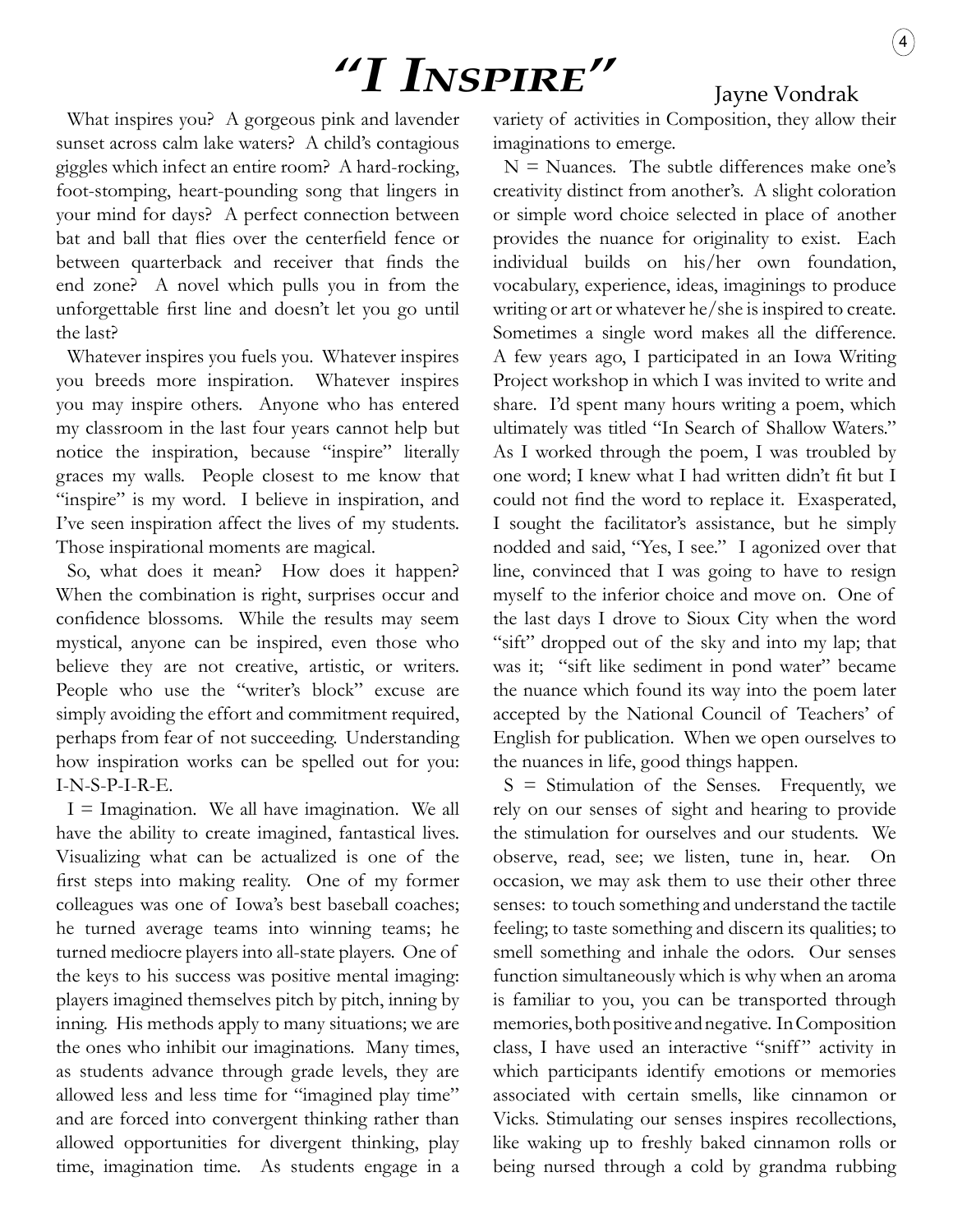# *"I Inspire" continued*

Vicks on your chest then wrapping a towel around you to keep the vapor close to you. Those stimulated senses provide us with the raw material from which our creations can be formed.

 $P =$  Passion, Playfulness, and Potential. Whatever inspires you is closely attached to your passion in life. Whatever your passion in life is how you should be investing your energy and time. If you claim your passion is athletics, yet you don't want to follow through and do the "hard work" off the court or field, how can you demonstrate that passion? If music is your heart's desire, but you don't find it necessary to learn the foundations, how can you share that passion? If you are really passionate, that will be visible to others, not hidden and secretive. One of my passions is language, words, the sound of words, interesting vocabulary, the turn of a phrase; I read constantly, voraciously some say, and admire the way authors use language to evoke scenes and emotions. As a poet and writer, I attempt to convey that passion in my own work; I love watching others as they read or listen to what I write. My passion is validated as much as that athlete's or musician's passion. Passion promotes playfulness and joy, because what you aspire to fulfills contentment, satisfaction, and pride. In a cyclical way, passion leads to playfulness leads to attainment of your potential to build on more passion.

 $I = Innovation.$  Being innovative means being a risk-taker. Poet Ezra Pound urged artists and writers to "Make it new." In my opinion, one of his greatest works is a two-line poem which I share with my classes; the lines of "In a Station of the Metro" present a simple scene but Pound forces us to visualize in a new, exquisitely beautiful way. To "make it new" in my teaching life requires innovation. If I am still teaching the way I taught 30 years ago, I would certainly detest having to walk into the classroom. Days filled with the same old drudgery would lull me into a hypnotic state, I think, where I just went through the motions. If I am to motivate others to think, explore and create, I need innovative ways for myself to think, explore and create. I continually expose myself to innovative thinkers and teachers from around the state and the country; I've made

professional contacts outside this district by way of organizations, conferences, coursework, professional literature, and online groups, which target my subject areas. I absorb all I can learn from other writers and artists, and take the risks of sharing new inventive ideas and techniques with my students. Every year has been different, every year I learn from my students. I marvel at their innovative ways of seeing the world, the literature, or the ways in which they write. Their innovations astound and inspire me.

 $R =$  Right Brain Resources. One conversation with Composition students concerns the functions of the two hemispheres of the brain. This scientific, technical discussion identifies the left-brain hemisphere as the "sign" mind and the right-brain hemisphere as the "design" mind. People, who are left-brain dominant, excel at linear thinking, mathematics and science, and like structure and organization. People, who are right brain dominant, excel at random, abstract thinking, art, creative writing, and see the world in new ways. Both types of learners enter my classroom, and both types discover activities, which meet their learning styles. But, because the right side of the brain is the creative side, my responsibility is to open up the rightside, the creativity, and originality for all students. Using right-brain resources inspires ingenuity, and it is magical when students look back on what they've created and exclaim, "I can't believe I wrote that! Where did that come from?"

 $E =$  Energy. Inspiring creativity demands a great deal of energy, but in a classroom of inspiration and inspiring people the energy is nearly tangible. A profound sense of creative energy fills the room and one writer feeds off another as the sparks of inspiration ignite. Maintaining that source of energy requires diligence and conscientious attention, plus forgiveness in understanding that at certain times on any given day one person's energy may be depleted. Re-energizing may mean seeking out a way to fuel the (I)magination, examining the (N)uances and making adjustments, (S)timulating and honoring the senses, remembering the roots of (P)assion, inviting (I)nnovative ways, or relying on the (R)ight brain being open for inspiration to strike, and letting the (E)nergized spirit inspire you!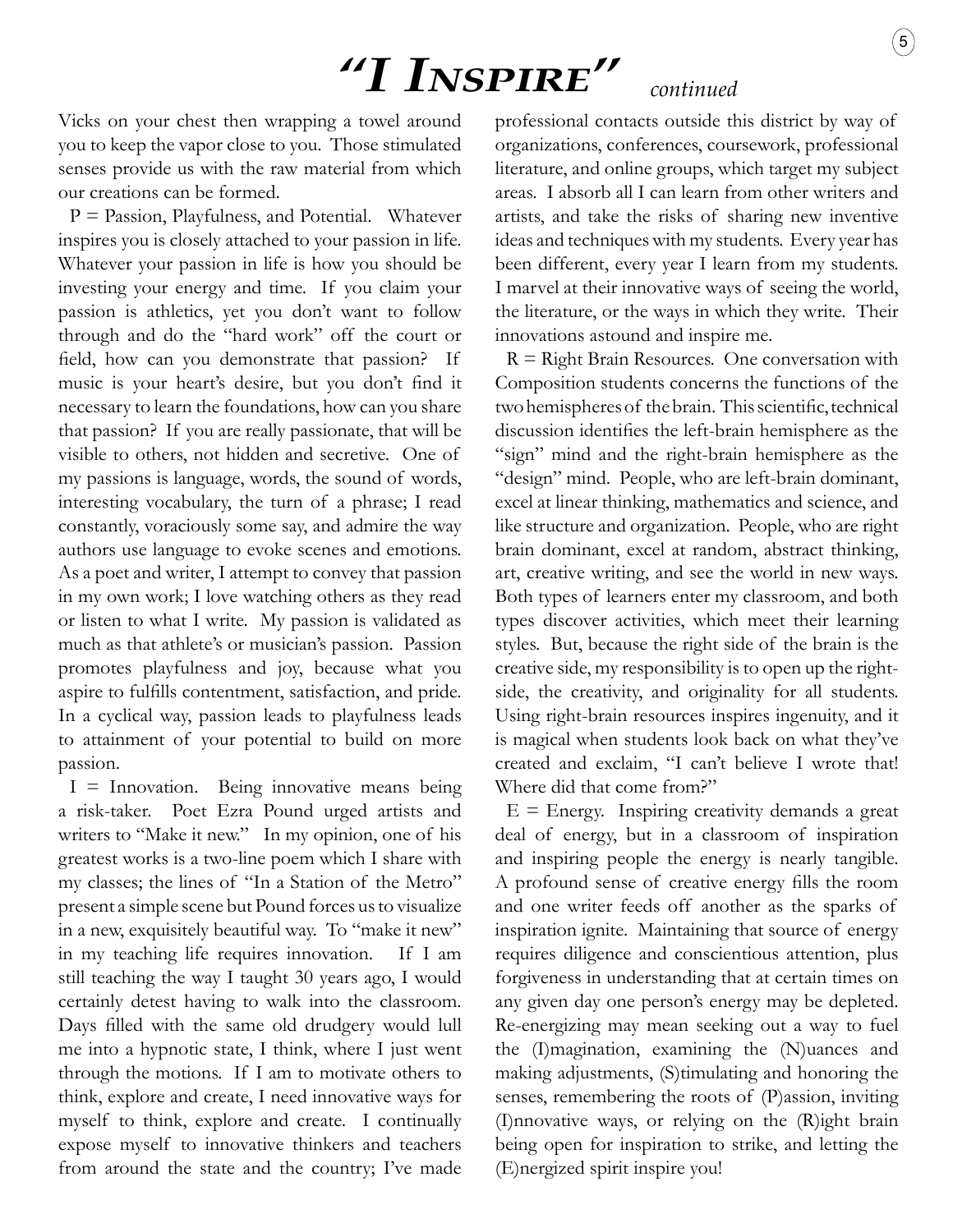### **THE GUIDANCE OFFICE**

**GUIDANCE NEWS:** Many scholarship deadlines will be in the months of January through March. Most of the scholarships will need to be completed online and a few applications are available in the guidance office. Every news article I write has a calendar listing websites where scholarships can be located and their deadlines. I encourage seniors to check out those websites.

6

 Students should have developed a well-organized activities resume. Each senior was required to start their activities resume when they completed their career notebook as a sophomore. Now would be the time to pull that resume out of the notebook and update the information. Extracurricular activities and community service opportunities both in and out of school may be placed on an activities resume. If the seniors would like me to help with this, please send them to my office.

**FINANCIAL AID UPDATES:** The U.S. Department of Education, Federal Student Aid provides over \$80 billion annually in financial assistance for college. Students are encouraged to apply as soon as possible after January 1, 2013. There are three ways that a student can complete the FAFSA:

- 1. Apply online at www.fafsa.gov
- 2. Download and complete a PDF version of the FAFSA at www.FederalStudentAid.ed.gov (Note: PDF FAFSA's must be mailed for processing)
- 3. Request a paper FAFSA by calling the Federal Student Aid Information Center at 1-800-433-3243 or 1-319-337-5665.

**ICAN IN SIOUX CITY:** Beginning Tuesday, January 8, ICAN will have a presence within the Sioux City community thanks to a partnership with Western Iowa Tech. ICAN will operate an office on the WIT campus, and will offer one-on-one college planning and financial aid assistance to the students and families of Western Iowa.

 Each month ICAN will e-mail out the set hours for the upcoming month in Sioux City. For the month of January and ICAN representative will be available every Tuesday from 10 a.m.-4 p.m.

**Kibbie Grant Awarded to Iowa Community College Students:** Approximately 4,400 students enrolled in specific vocational-technical or career option programs at Iowa community colleges are the first-ever recipients of the Iowa Skilled Workforce Tuition Grant, also known as the Kibbie Grant after former Iowa Senate President Jack Kibbie who sponsored the bill that created the grant during the 2012 session. The education appropriations bill included \$5 million to fund the grant program for Iowa students in the 2012-13 academic year, in anticipation that it will increase the number of skilled works needed in job shortage fields in Iowa. Iowa Workforce Development estimates that some 50 percent of all jobs in the state require an associate's degree, certification, or apprenticeship training, but only 33 percent of Iowa workers have such skills.<sup>1</sup>

The minimum Kibbie Grant award is one-half of the average Iowa community college tuition and mandatory fees per year for up to two years of education. Part-time students may be eligible for prorated amounts. To be eligible, a student must:

- Be an Iowa resident.
- Be enrolled in at least 3 credit hours in a qualified program of study at an Iowa community college.
- File the Free Application for Federal Student Aid (FAFSA) on or before July 1 of each year.
- Demonstrate a high level of financial need.

More information about the Kibbie Grant, including the qualified programs of study that were identified by both Iowa Workforce Development and Iowa's community college presidents, can be found on Iowa College Aid's website, www.IowaCollegeAid.gov. For more information about other resources available to help families plan, prepare and pay for college, please contact Iowa College Aid at 877- 272-4456.

<sup>1</sup> Iowa Workforce Development. May, 2012. Middle-Skill Jobs in Iowa. Retrieved December 3, 2012, from http://iwin.iwd.state.ia.us/pubs/careers/middleskilljobs.pdf.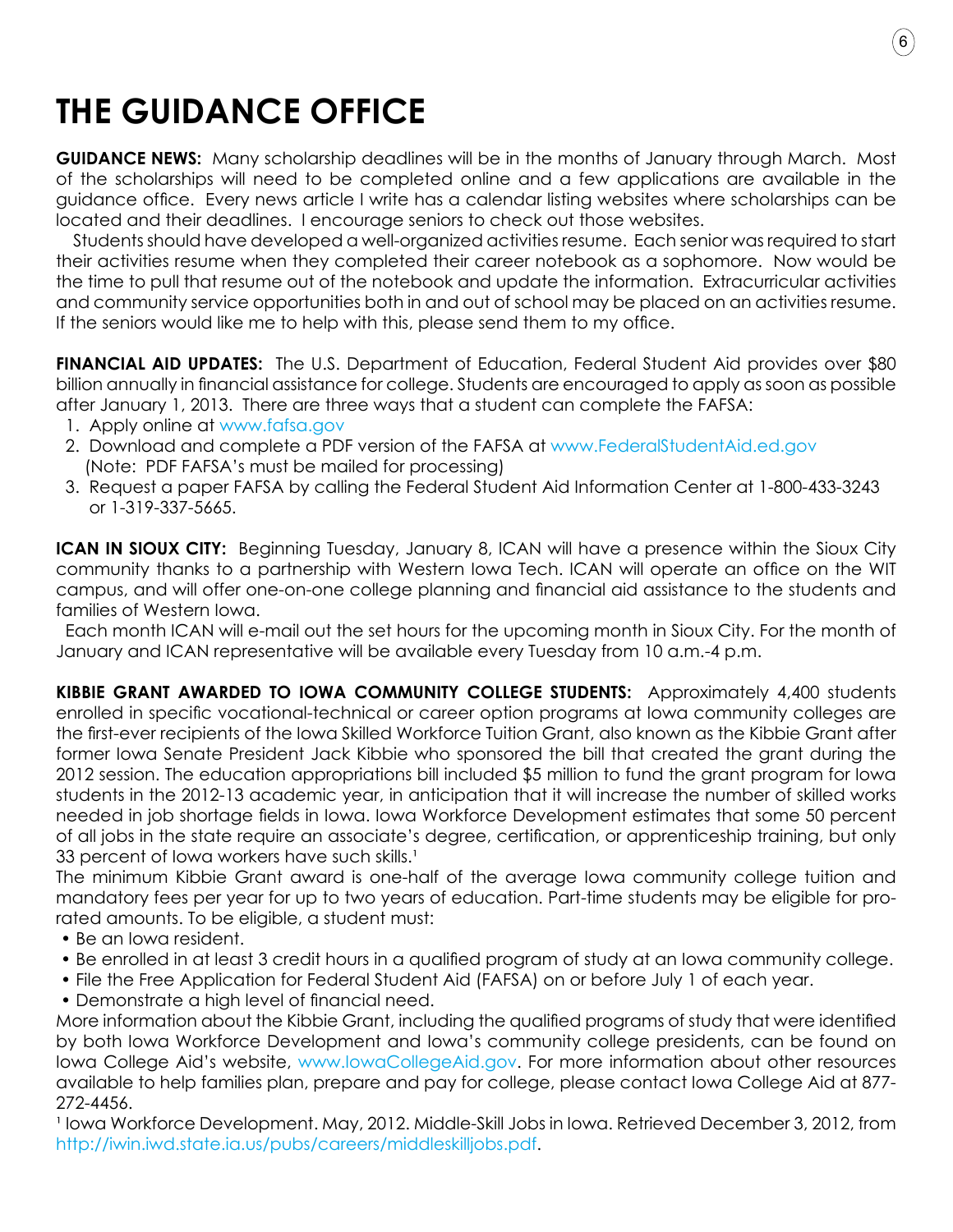

### **GUIDANCE** (continued)

**DUANE AND SHIRLEY HILLER STUDENT ATHLETE SCHOLARSHIP:** The Duane and Shirley Hiller Student Athlete Scholarship was established in December 2009 by family and friends. The purpose of the scholarship program is to assist graduating West Monona and Kingsley-Pierson High School seniors in their pursuit of a post-secondary education at an accredited educational institution located in Iowa, Nebraska, or South Dakota. Applicants must be involved in school sponsored sports for each of their four years while in high school and have a cumulative GPA of at least 2.8 out of 4.0.

 Applications need to be submitted to the Siouxland Community Foundation by February 15. Recipients will receive a \$250 scholarship that will be announced in April.

Applications are available in the guidance office or at:

http://www.siouxlandcommunityfoundation.org/scholarships.aspx

### **FLIGHT CREW (UNITED 232) SCHOLARSHIPS:**

The Flight Crew (United 232) Scholarship Program is administered by the Siouxland Community Foundation headquartered in Sioux City, IA. This scholarship fund was established by the flight crew of United 232 in appreciation of Siouxland's valiant rescue and recovery efforts during the aftermath of the United Airline Flight 232 incident on July 19, 1989.

 The purpose of this scholarship program is to assist graduating high school seniors in their pursuit of a post-secondary education to prepare them for a career in the medical/health science field. Eligibility criteria:

Applicants must be:

- 1. graduating high school seniors from a high school located within the Siouxland Tri-state area (approximate 50 mile radius of Sioux City)
- 2. pursuing a career in the medical/health science field (i.e. nurse, physician, physician's assistant, radiological, medical or surgical technologist, lab technician, physical or occupational therapist).
- 3. planning to attend one of the following Sioux City, Iowa post-secondary educational institutions: Briar Cliff University, Morningside College, Western Iowa Tech Community College or St. Luke's College.

Scholarship Award: minimum of \$1000, not renewable

Application Deadline: Received by February 15 deadline

Application may be obtained from the foundation website listed below: www. siouxlandcommunityfoundation.org/scholarships.aspx

### **COL. V. THOMAS CONSIDINE SCHOLARSHIP**

High school seniors who will graduate in May 2009 may apply for a scholarship from a fund established within the Siouxland Community Foundation, known as the Col. V. Thomas Considine Scholarship. Eligibility criteria:

High School Seniors who:

- 1. are a member of the 185th Iowa Air National Guard
- 2. have enlisted in the 185th Iowa Air National Guard prior to this scholarship application due date of February 15
- 3. are children or other legal dependents of a currently active member of the 185th Iowa Air National Guard unit headquartered in Sioux City, IA
- 4. are children or other legal dependents of a retired member of the 185th

Colonel V. Thomas Considine started his military career in 1969 at the 185th Iowa Air National Guard in Sioux City. He assumed the position of 185th Fighter Wing Commander in 1998 and served until losing his battle to cancer on August 18, 2001. Administered by the Siouxland Community Foundation, this scholarship was established by his family and friends in order that his legacy at the 185th and commitment to achieving higher education continue for generations.

Scholarship Award: \$500 not renewable

Deadline: February 15

Applications can be obtained from website listed below:

www.siouxlandcommunityfoundation.org/scholarships.aspx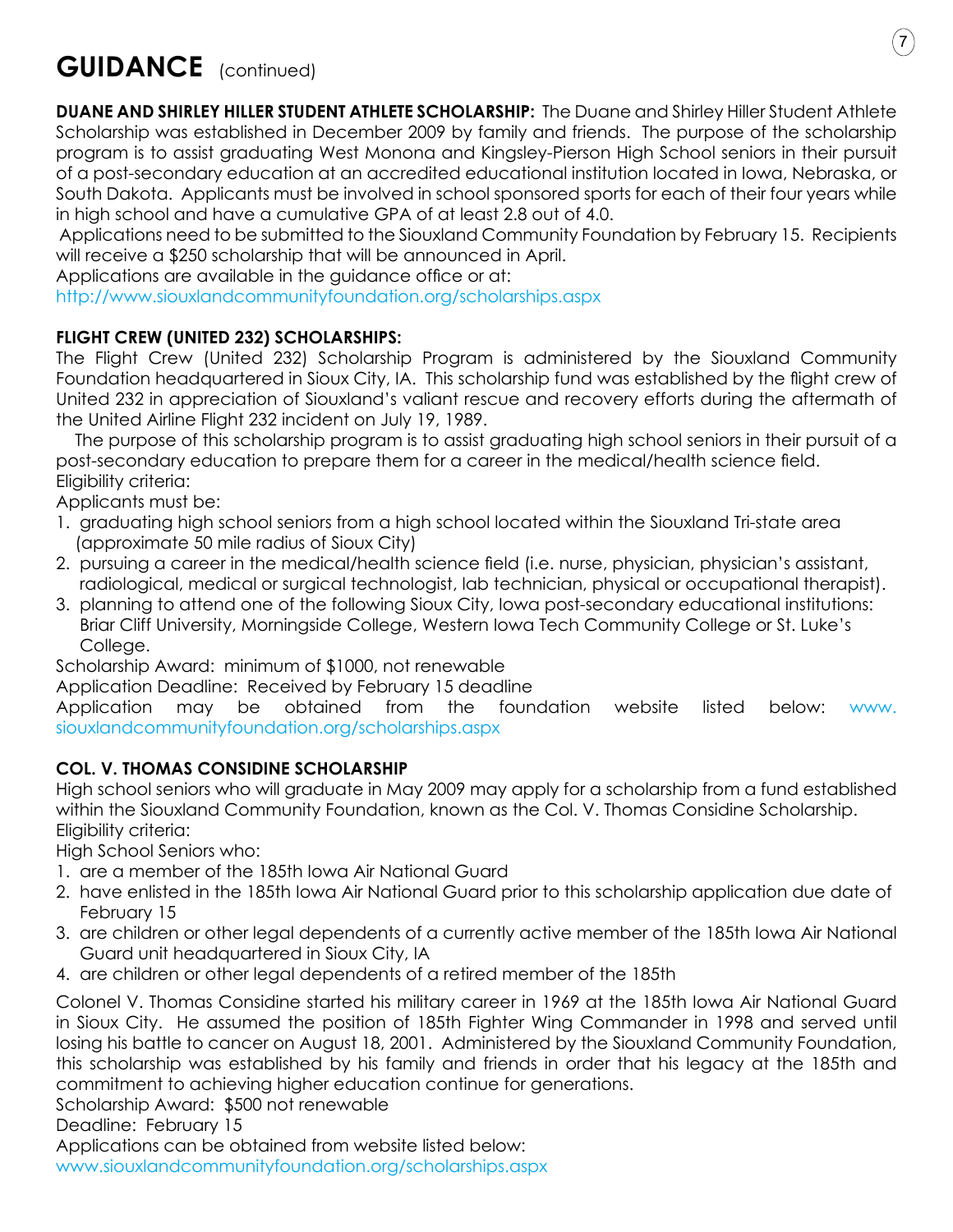### **GUIDANCE** (continued)

**MENSA SCHOLARSHIPS DUE JANUARY 15:** Central Iowa Mensa is participating in the Mensa Education and Research Foundation's local scholarship program and we invite applications for scholarships in this year's program. Please distribute this information appropriately within your school.

8

 The only eligibility requirements are that the applicant will be enrolled in a degree program in an accredited American institution of post-secondary education in the 2013-2014 academic year, and that the applicant is a citizen or a permanent resident of the United States. For the general awards, the applicant need not be a member of Mensa nor qualified for Mensa. The general awards are unrestricted as to age, race, gender, level of post-secondary education, or financial need.

 Awards will be made on the basis of an essay of fewer than 550 words, which describes the applicant's career, vocational, or academic goal toward which the scholarship is to provide aid. Entries will be judged and awarded at three levels: local, regional, and national. Awards are made in amounts ranging from \$300 to \$1000.

 More information and the online application can be found at http://www.mensafoundation.org/scholarships/ All entries must be submitted online by January 15, 2013. If you have questions, send email to brandtlarryg@netins.net.

#### **CALENDAR**

Jan. 10: deadline for the Burger King Scholarship. Apply at:

www.bkmclamorefoundation.org/WhatWeDo/Scholars Program

- Jan. 13: Registration deadline for the February 11, 2013 ACT test. Students may register online at www.actstudent.org
- Jan. 15: This is the application deadline for the University of South Dakota Online Academic Scholarship. More details are at: http://admissions.usd.edu/cost-and-aid/scholarships.cfm
- Jan. 16: Spring classes begin on the WITTC campus
- Jan. 18: PSEO books will be delivered to Kingsley-Pierson
- Jan. 22: Online Classes begin at WITCC
- Feb. 1: Grand Lodge of Iowa, A.F. and A.M. Masonic Scholarship deadline. The application is available in the guidance office.
- Feb. 1: Deadline for the Hixson Opportunity Awards at Iowa State University-please apply at www.dso.iastate.edu/hixson/application.
- Feb. 8: Deadline for the KFC Colonel's Scholars Program. Online applications will be available at www.kfcscholars.org
- Feb. 10: Deadline for the Iowa Newspaper Foundation Scholarships-apply at the Iowa Newspaper Association website at www.inanews.com/inf/scholarships.php
- Feb. 15: deadline for the Cargill Community Scholarship Program-apply online at www.cargill.com, keyword: scholarship
- Feb. 15: deadline for the Siouxland Community Foundation Scholarships—Duane and Shirley Hiller Student Athlete Scholarship
- Feb.15: deadline for the Siouxland Community Foundation Scholarships-Flight Crew (232) Scholarship
- Feb.15: deadline for the Siouxland Community Foundation Scholarships-Col. V. Thomas Considine Scholarship
- Feb.15: Best Buy Scholarship deadline-apply online at http://pr.bby.com
- Mar. 1: deadline for the Iowa Automobile Dealers Foundation for Education Scholarship- application is in the guidance office.
- Mar. 1: All Iowa Opportunity Scholarship deadline-application is available at www.IHaveaPlanIowa.gov. Priority Deadline-March 1, 2013
- Mar. 1: deadline for the Gov. Terry E. Branstad Iowa State Fair Scholarship. Application is available at www. IHaveaPlanIowa.gov or at

http://www.iowacollegeaid.gov/ScholarshipsGrants/statefairscholarshp.html

- Mar. 1: MCEC Technical Scholarship Application from the Grand Lodge of Iowa A.F. & A.M. Applications are available in the guidance office.
- Mar. 1: The deadline for the Plymouth County Farm Bureau Scholarship- application is in the guidance office.
- Mar. 12: The WITCC Foundation scholarship is due. The application is online.
- Mar. 14: The Wayne State College High School Special Abilities Art Scholarship is due. The information is available in the guidance office.
- Mar. 30: The LeMars Arts Council Scholarship is due. Information is available in the guidance office.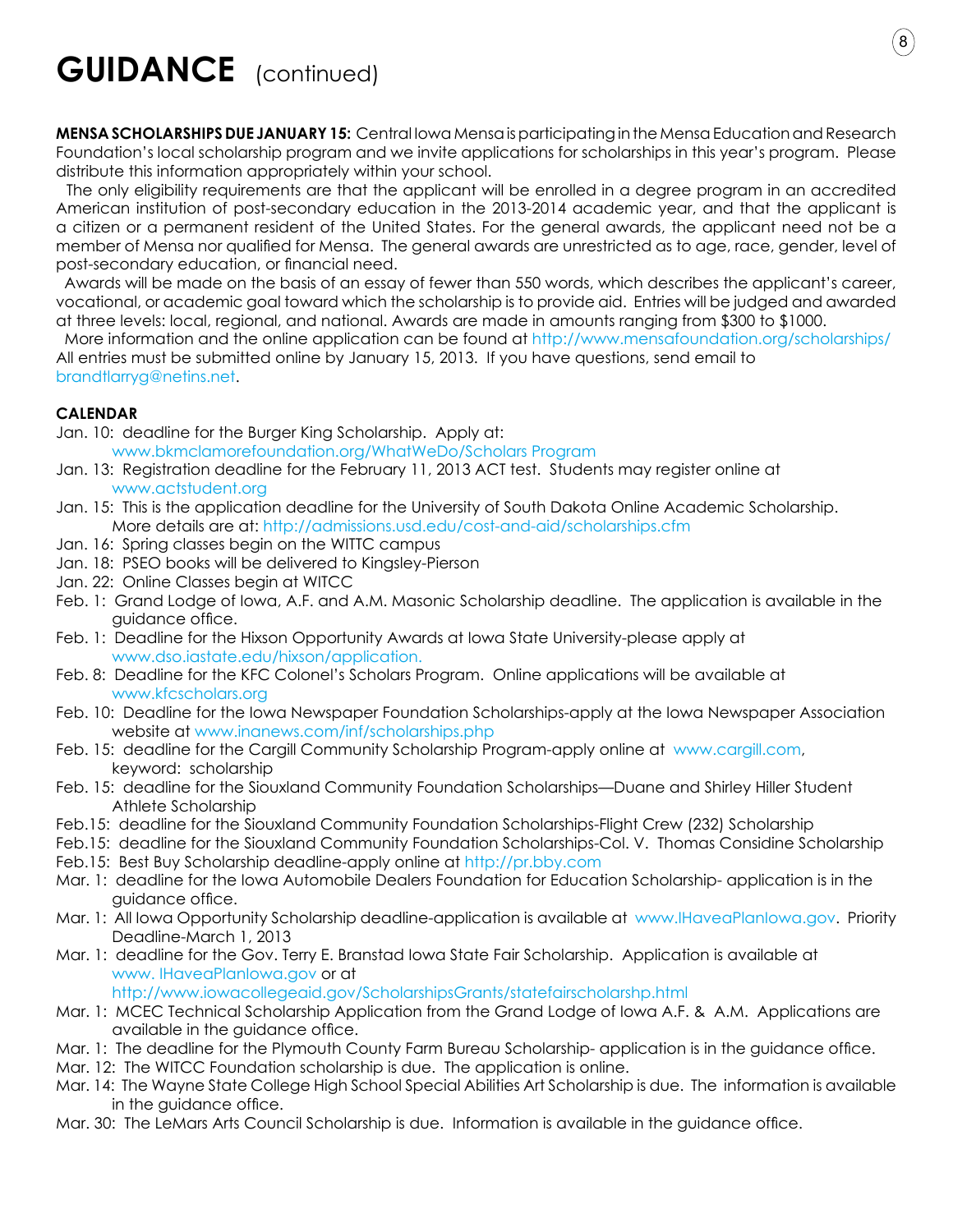

Non-discrimination Sistement- 'In accordance with Federal Jow and U.S. Department of Aprication Epity initiation is probabled from discriminating anthe hasts afree, color, anional origin, ex. age, or disability. To file a